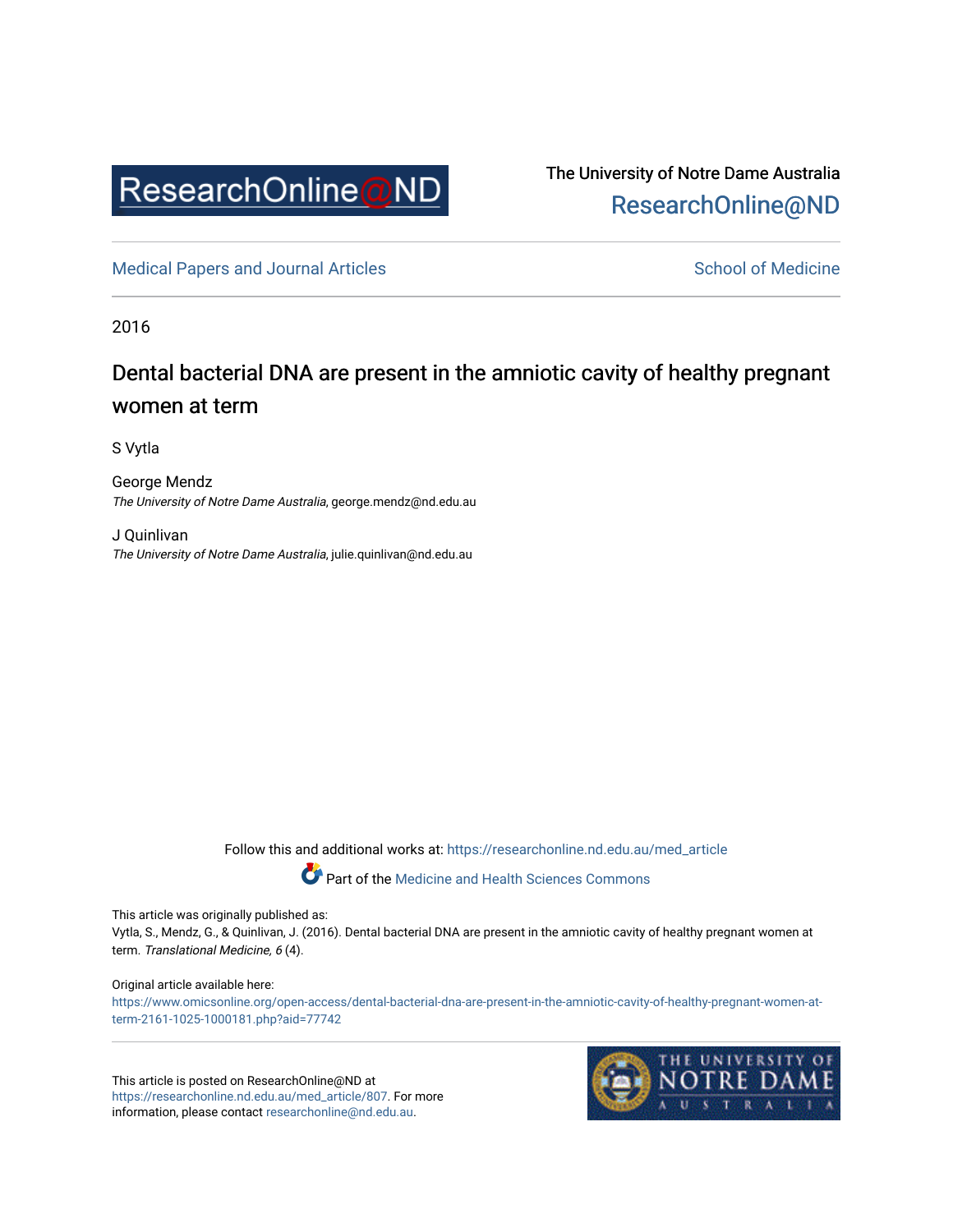© 2016 Quinlivan J, et al. This is an open-access article distributed under the terms of the Creative Commons Attribution License, which permits unrestricted use, distribution, and reproduction in any medium, provided the original author and source are credited.

No changes have been made to this article which was originally published in *Translational Medicine* available at[: 10.4172/2161-1025.1000181](https://dx.doi.org/10.4172/2161-1025.1000181)

Vytla, S., Mendz, G., and Quinlivan, J. (2016) Dental bacterial DNA are present in the amniotic cavity of healthy pregnant women at term. *Translational Medicine, 6*(4). Doi: 10.4172/2161- 1025.1000181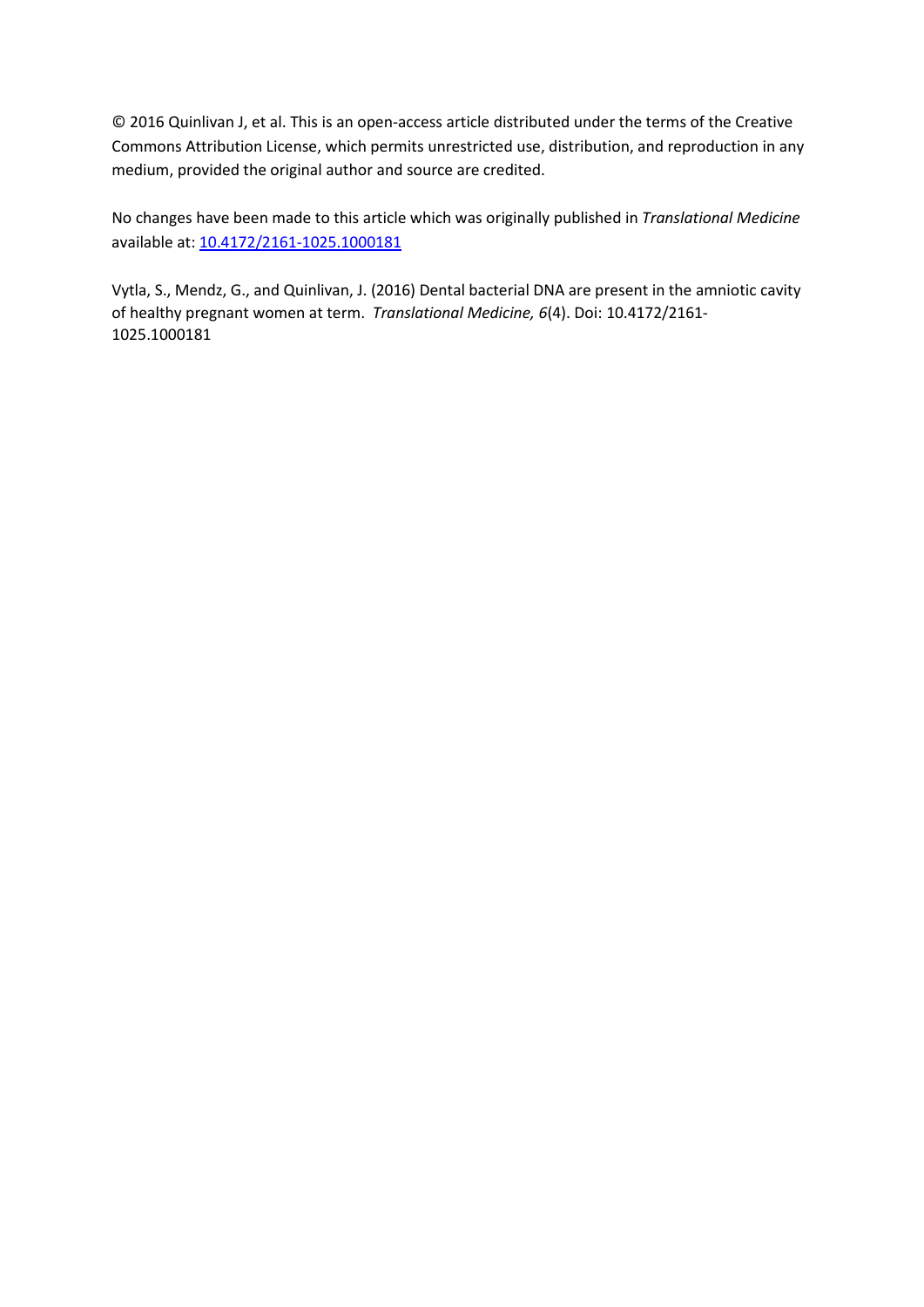

# Dental Bacterial DNA are Present in the Amniotic Cavity of Healthy Pregnant Women at Term

**Vytla Sushma**<sup>1</sup>  **and Mendz George**<sup>2</sup>  **and Quinlivan Julie**1-4\*

*<sup>1</sup>Department of Obstetrics and Gynecology, Joondalup Health Campus, Australia*

*<sup>2</sup>School of Medicine, Sydney, The University of Notre Dame Australia, Darlinghurst, New South Wales, Australia*

*<sup>3</sup>Women's and Children's Medical Research Institute, University of Adelaide, Australia*

*4 Institute for Health Research, The University of Notre Dame Australia, Australia*

\***Corresponding author:** Julie Quinlivan, Department of Obstetrics and Gynaecology, Joondalup Health Campus, Joondalup, Western Australia, Australia, Tel: +61-8-94009631; E-mail: [quinlivanj@ramsayhealth.com.au](mailto:quinlivanj@ramsayhealth.com.au)

**Received date:** August 01, 2016; **Accepted date:** August 09, 2016; **Published date:** August 29, 2016

**Copyright:** © 2016 Quinlivan J, et al. This is an open-access article distributed under the terms of the Creative Commons Attribution License, which permits unrestricted use, distribution, and reproduction in any medium, provided the original author and source are credited.

## **Abstract**

**Aims:** To determine if dental bacterial DNA are present in the amniotic cavity of healthy pregnant women undergoing an elective caesarean section at term utilising culture independent techniques.

**Methods:** Pregnant Australian women undergoing an elective caesarean section were recruited. Women completed questionnaires addressing demographics, past and current pregnancies and medical history. One high vaginal swab and three amniotic cavity swabs (amniotic fluid, newborn axilla and placental) were collected under sterile conditions. Samples were analysed using culture-independent techniques to detect the presence of predefined pathogenic bacterial taxa of the oral microbiome. Taxa isolated from the amniotic cavity swabs were compared to those isolated from the vaginal swab.

**Results:** DNA from taxa isolated from the amniotic cavity but not vagina included *A. xylosoxidans, A. tumefaciens, B. subtilis, Bartonella sp, Bergeyella sp, C. concisus, C. curvus, C. durum, D. microaerophilus, G. haemolysans, G. morbillorum, G. adiacens, G. elegans, K. pneumoniae, L. casei, L. paracasei, L. fermentum, P. aeruginosa, P. fluorescens, P. pseudoalcaligenes, P. stutzeri, R. microluginosa, S. maltophilia, S. pneumoniae, S. salivarius, S. sanguinis, V. dispar, V. parvula and Xanthomonas sp.*

**Conclusion:** The DNA of many pathogenic oral bacteria can be identified in the amniotic cavity of healthy pregnant women at term when utilising culture-independent techniques. Given DNA is not always present in the vagina, the study findings fulfill one criterion necessary for oral haematogenous spread to the amniotic cavity.

Keywords: Amniotic fluid; Culture independent; Intrauterine infection; Oral bacteria; Periodontal disease

#### **Introduction**

An estimated one million infants die each year from preterm birth (PTB), defined as birth prior to 37 weeks gestation [1]. PTB causes significant mortality and morbidity, including respiratory distress syndrome, cardiovascular defects, sleep apnoea, dermatological conditions, immune system defects and central nervous system impairment [2]. The annual global economic cost of PTB exceeds fifty billion dollars. Нis represents a combination of medical costs, special needs services, as well as loss of household and labour market productivity owing to the ongoing disability of individuals [1]. There are many causes of PTB, however intrauterine infection (IUI) is a frequent and important contributing factor [3].

IUI accounts for 25 - 45% of spontaneous preterm deliveries [4]. Until recently, studies utilising culture-based techniques concluded the amniotic cavity was sterile under normal circumstances, prior to the initiation of labour [5]. Нe 'gold standard' for microbiological analysis involved collecting samples of the amniotic fluid by amniocentesis and employing microbial cultures to identify the presence of

microorganisms [6]. Based on these techniques, less than 1% of women in labour at term had bacteria in their amniotic fluid, and for many years the isolation of organisms from amniotic fluid was deemed a pathological finding [6].

More recent studies have demonstrated that even in cases where there were clear indicators of IUI, cultures of swabs from the amniotic cavity were often negative. For instance, inflammatory markers Prostaglandin F2 and Interleukin 6 were found to be elevated in women with negative culture results [7,8]. Other studies documented histological evidence of inflammation and chorioamnionitis in the presence of negative cultures [9,10]. Нis led to questioning of the methodological approaches of earlier studies. Is the amniotic cavity really sterile?

Recently, it has been proposed that the incongruent findings might be attributed to traditional culturing methods failing to detect some microbial species [11-13]. With the advent of culture-independent techniques such as broad-range PCR and fast sequencing to detect the presence of microbial taxa in the amniotic cavity, it is estimated the prevalence of microbes is higher than previously detected by culturebased methods [6].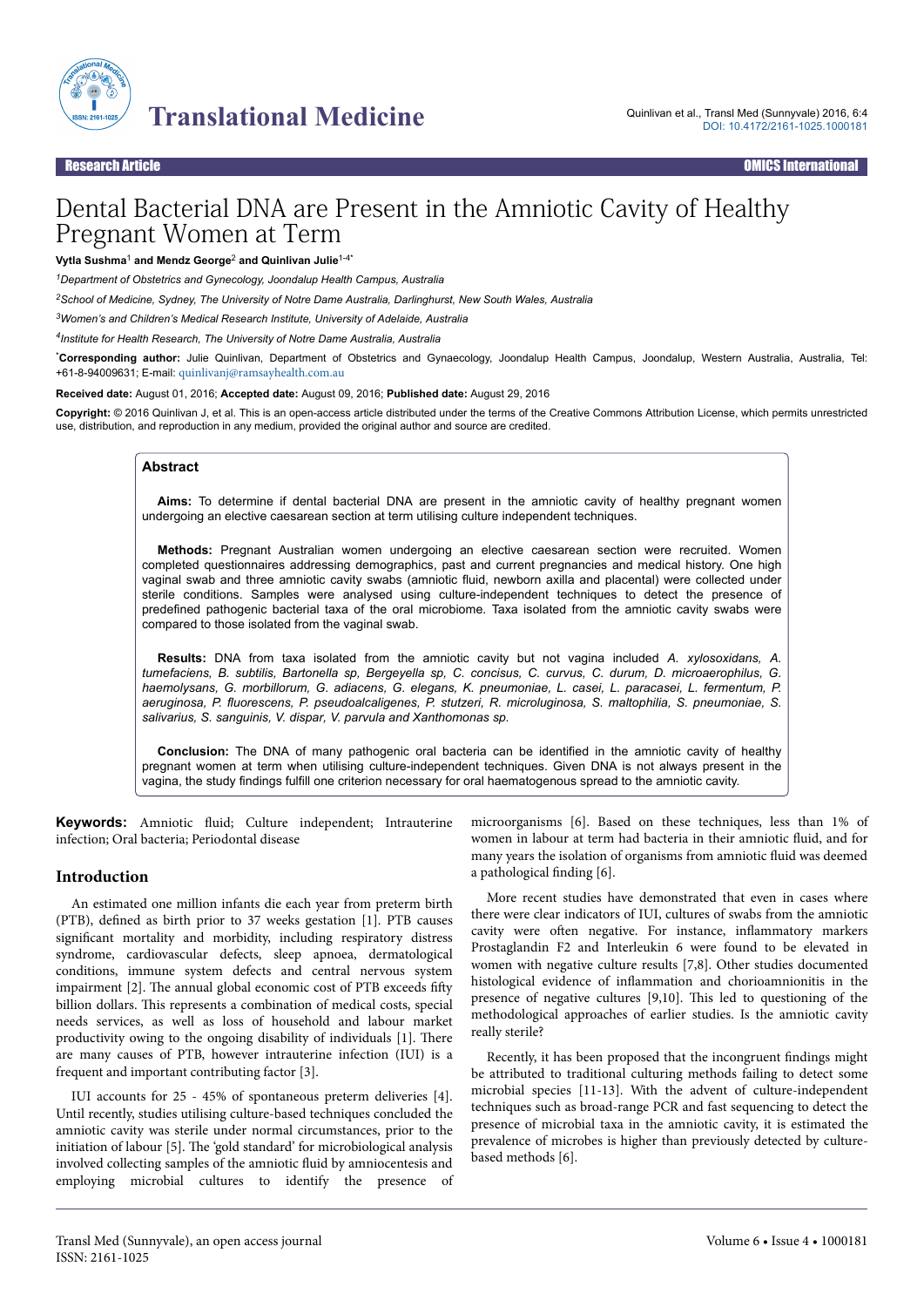There are four main pathways for entry of organisms into the amniotic cavity. Bacteria may gain entry to the amniotic cavity through ascending migration from the vagina, haematogenous dissemination, retrograde access from the peritoneal cavity through the Fallopian tubes, or iatrogenic introduction during invasive procedures [6]. Нere is evidence suggesting that oral microflora may spread to the amniotic cavity and play a role in intrauterine infections leading to preterm birth [14].

The term periodontal disease describes a group of infections affecting the gingival tissues of the oral cavity. There are two main broad categories of periodontal disease - gingivitis and periodontitis. Gingivitis is an inflammation of the gingival tissues without the loss of supporting soft tissue or bone, and periodontitis is characterised by loss of bone and soft tissue attachment, tooth mobility and potential tooth loss [15].

In periodontal diseases, inflamed gingival tissues release significant amounts of pro-inflammatory cytokines that have the potential to cause systemic effects. The increased permeability of these inflamed tissues results in a release of bacteria that potentially could lead to 'seeding' of bacteria in the amniotic cavity, where they could cause IUI [16]. Oral bacteria have been isolated from the amniotic cavity in the setting of clinical chorioamnionitis [17].

It has previously been hypothesised that periodontal disease may increase adverse pregnancy outcomes [15]. Inflammatory markers such as prostaglandin E2 (PGE2), along with endotoxins produced by Gram-negative periodontal organisms, are present in periodontal inflammation, and also regulate the normal physiological process of parturition. Release of these inflammatory markers, particularly PGE2, has the potential to initiate labour and lead to PTB [16]. Gingivitis and periodontitis have a significant incidence in pregnant women, providing support for the involvement of periodontal pathogens in IUI  $\overline{1}$ [15].

The manner by which oral bacteria might seed the amniotic cavity is unclear. Two leading theories are that seeding could arise by ascending migration from the vagina or haematogenous dissemination.

The aim of the present study was to document whether oral bacteria are present in the amniotic space of healthy pregnant women at term. If so, the secondary aim was to explore whether the presence of such bacteria was universally associated with the presence of the same bacteria in the vagina, or whether bacteria could be present in the amniotic cavity without being present in the vagina in individual women. Нis latter finding would constitute one piece of evidence in support of haematogenous dissemination. Oral bacteria in the vagina and amniotic cavity of healthy women giving birth at term were assessed utilising culture-independent methods and ultrafast sequencing to identify bacteria at the taxon level.

# **Methods**

# **Study population**

The study population consisted of 43 healthy pregnant women, booked for an elective caesarean section at term at Auburn Hospital in metropolitan Sydney, Australia, who were able to understand English and could complete a short questionnaire.

## **Recruitment of participants**

Women were recruited from the Obstetric Services prior to their planned delivery. A qualified nurse recruited all participants. Prior to recruitment all women had undergone a physical and dental examination and any detected problems had been corrected.

A short questionnaire was used to collect baseline data on age, ethnicity, gestational age, past pregnancies including any complications encountered, reasons for an elective caesarean delivery and complications during the current pregnancy such as infection, fever, vaginal discharge or pain, as well as past medical and surgical history. The information obtained through the questionnaires was deidentified.

#### **Consent process**

To obtain consent, pregnant women were approached and requested to participate in the study, and were given verbal background information about the research. In addition, participants were provided with a plain English information sheet along with a consent form outlining the aims of the research project, contact details of the researchers involved, confidentiality information, any potential risks to the participants, as well as the right to refuse participation or withdraw their consent at any time, with no effect on their medical care.

Institutional ethics approval was granted by Нe University of Notre Dame Australia, Нe Western Sydney Local Health District and the Auburn Hospital in Sydney.

#### **Samples for analysis**

Each participant agreed to have four swabs taken under sterile field conditions prior to or during their caesarean section. They were:

- 1. A vaginal swab collected from the posterior fossae of the upper vagina. Нis sample was obtained immediately prior to the caesarean section, just before insertion of the indwelling catheter;
- 2. An amniotic fluid sample collected immediately prior to delivery of the baby by the attending obstetrician;
- 3. A swab collected from the left axilla of the newborn immediately after delivery from the uterus by the attending obstetrician;
- 4. A swab collected from the maternal surface of the placenta immediately after its removal from the uterus by the attending obstetrician.

The samples were collected using plastic swabs with Dacron tips and were allocated a de-identified code for confidentiality and to avoid bias. Samples collected from the amniotic fluid, left axilla of the baby and placenta were pooled as amniotic cavity samples. All amniotic cavity samples were collected using aseptic techniques within a sterile operating field.

#### **DNA** extraction, purification and sequencing

The swabs were stored at  $4^{\circ}$ C and sent to the University of Notre Dame Australia in Sydney for DNA extraction and purification. It was performed using QIAamp DNA Mini Kits (Qiagen; Chadstone Centre, VIC, Australia) according to the manufacturer's instructions. Нe concentration and quality of DNA was measured using a Nanodrop ND-1000 Spectrophotometer (Nanodrop Technologies; Wilmington, DE, USA). Нe composition of the microbial communities in the amniotic cavity was determined by high-throughput sequencing of the 16S rDNA gene utilising a Roche 454 FLX instrument with Titanium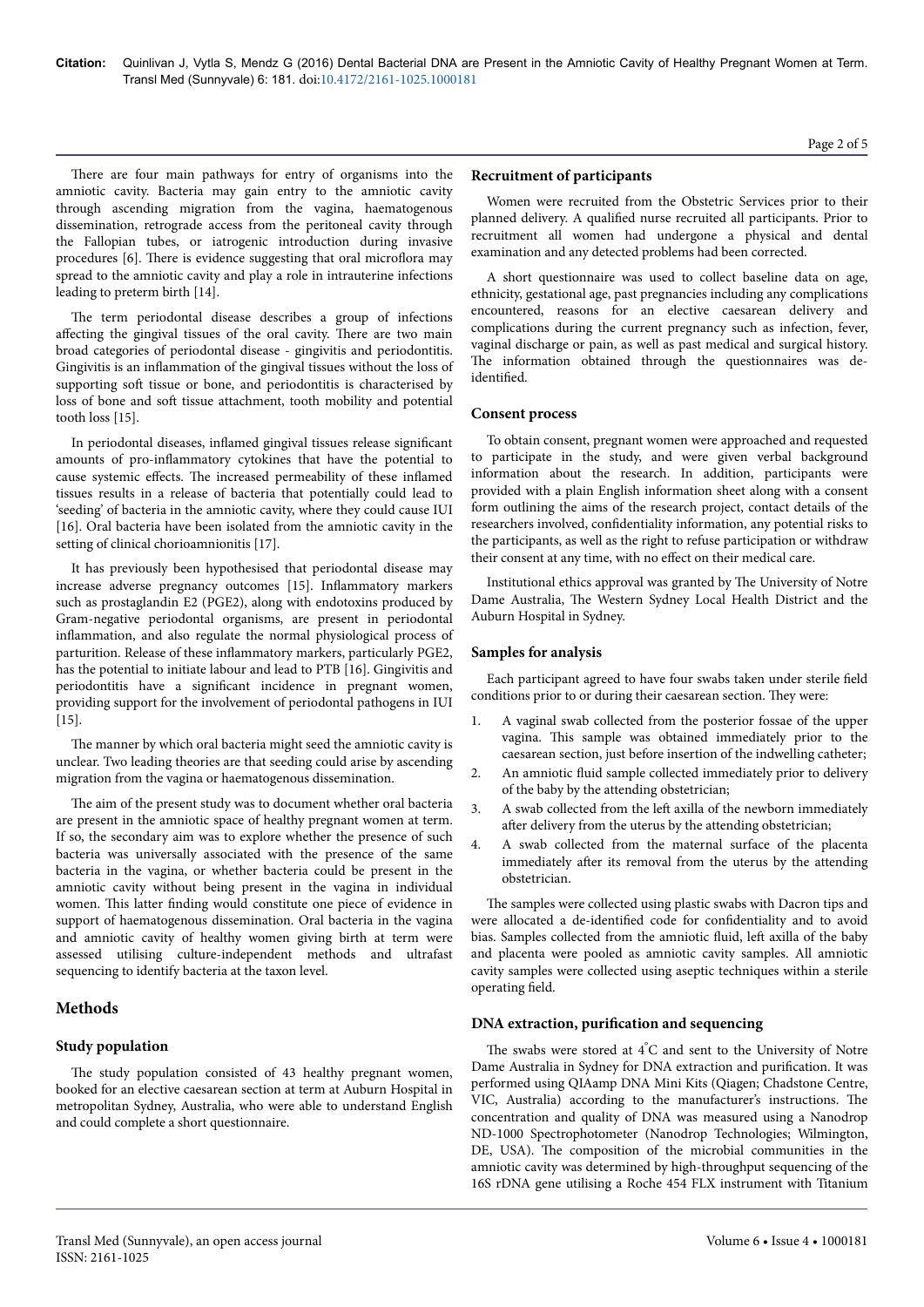### Page 3 of 5

reagents. Tag-encoded amplicon pyrosequencing analyses were performed at the Research and Testing Laboratory (Lubbock, TX, USA) based upon established and validated protocols. Нese techniques have been used to analyse a broad range of environmental and health related microbiomes. Нe raw sequence data derived from the high-throughput sequencing process were analysed employing a pipeline developed at the same laboratory.

### **Data analyses**

Data were entered into a Minitab and password protected. Нe analyses of the sequence data yielded the number of reads (abundance) and identification of bacterial DNA (diversity) for each participant. It was from the detection of the bacterial DNA, that we inferred the presence of the bacterial species. Нis information was sent to the School of Medicine, Sydney where further analyses were conducted to characterise the microflora in the samples and assess the relative abundance of various phylotypes against a predefined list of oral bacteria.

## **Bacteria targeted in the study**

A literature search was performed for bacterial genera found in the oral cavity. A list was then compiled for bacteria isolated from various sites of the oral cavity such as the buccal mucosa, tongue, dentition, supra- and subgingival plaque [18-24]. Нe sequencing data were analysed searching for the presence of these predefined bacteria.

# **Results**

Out of 45 women approached, consent and final data were available from 43 women. Table 1 summarises the demographic data of participants.

| Mean age                          | 31.5 years  |
|-----------------------------------|-------------|
| Racial background                 |             |
| Caucasian                         | $9(20.9\%)$ |
| Asian                             | 14 (32.6%)  |
| Middle Eastern                    | $8(18.6\%)$ |
| Indian                            | 7 (16.3%)   |
| Pacific Islander                  | 5(11.6%)    |
| Mean gestational age              | 38.7 weeks  |
| Median parity                     | 1 (IQR 1-2) |
| <b>Complications in pregnancy</b> |             |
| <b>Diabetes</b>                   | $6(14.0\%)$ |
| Breech presentation               | $4(9.3\%)$  |
| Hypertension                      | 2(4.75)     |
| Small for gestational age baby    | 2(4.75%)    |
| No complications                  | 29 (67.4%)  |

Table 1: Demographic and pregnancy data of participants.

The mean gestational age at sampling was 38.7 weeks. All samples were collected at the time of caesarean section. During the pregnancy, none of the women had a symptoms of disease with an infectious aetiology. Нe minority of women were Caucasian, consistent with the racial background of women delivering at Auburn Hospital, which has a high proportion of women from Asian, Middle Eastern, Indian and Pacific Islander origin. Most women were parous, and the present pregnancy was uncomplicated. Нe most common indication for delivery was repeat caesarean section.

A summary of the taxa found in the oral cavity that were detected in both the vaginal and amniotic cavity are summarized in Table 2. Taxa isolated from the amniotic cavity but not the vagina included A. xylosoxidans, A. tumefaciens, B. subtilis, Bartonella sp, Bergeyella sp, C. concisus, C. curvus, C. durum, D. microaerophilus, G. haemolysans, G. morbillorum, G. adiacens, G. elegans, K. pneumoniae, L. casei, L. paracasei, L. fermentum, P. aeruginosa, P. fluorescens, P. pseudoalcaligenes, P. stutzeri, R. microluginosa, S. maltophilia, S. pneumoniae, S. salivarius, S. sanguinis, V. dispar, V. parvula and Xanthomonas spp.

Streptococcus. mitis was found in the amniotic cavity alone in 10/46 women. It was detected in the vagina sample of only one woman.

| Genus                | <b>Species</b>                                                                                                                                |
|----------------------|-----------------------------------------------------------------------------------------------------------------------------------------------|
| Achromobacter        | A. xylosoxidans                                                                                                                               |
| Acinetobacter        | A haumanii                                                                                                                                    |
| Atopobium            | A. Parvulum, A. rimae, A. vaginae                                                                                                             |
| Finegoldia           | F. Magna                                                                                                                                      |
| Fusobacterium        | F. nucleatum, F. periodonticum                                                                                                                |
| Lactobacillus        | L. acidophilus, L. crispatus, L. gasseri, L. iners, L.<br>jensenii, L. johnsonii, L. reuteri, L. rhamnosus,<br>L.<br>salivarius, L. vaginalis |
| Peptostreptococcus   | P. anaerobius                                                                                                                                 |
| Prevotella           | P. bivia, P. buccalis                                                                                                                         |
| Propionibacterium    | P. acnes                                                                                                                                      |
| Pseudomonas          | P fluorescens                                                                                                                                 |
| Staphylococcus       | S. aureus, S. caprae, S. epidermidis, S. warneri                                                                                              |
| <b>Streptococcus</b> | S. agalactiae, S. anginosus, S. intermedius, S. mitis                                                                                         |
| Veillonella          | Veillonella atypica                                                                                                                           |

Table 2: Oral bacteria identified in the genital tract of pregnant women.

The bacterial species most frequently isolated from the amniotic cavity alone were C. curvus (12 participants), P. aeruginosa (7 participants), S. salivarius (6 participants), C. concisus (5 participants), L. casei (4 participants), L. paracasei (4 participants), Xanthomonas (4 participants), K. pneumoniae (3 participants), A. xylosoxidans (3 participants), P. fluorescens (3 participants) and P. pseudoalcaligenes (3 participants). Нe remaining taxa were isolated less frequently, but were also detected in the amniotic cavity only.

No differences were detected in the taxa present in the amniotic cavity of women with an uncomplicated pregnancy compared to those diagnosed with a pregnancy complication. However, the study lacked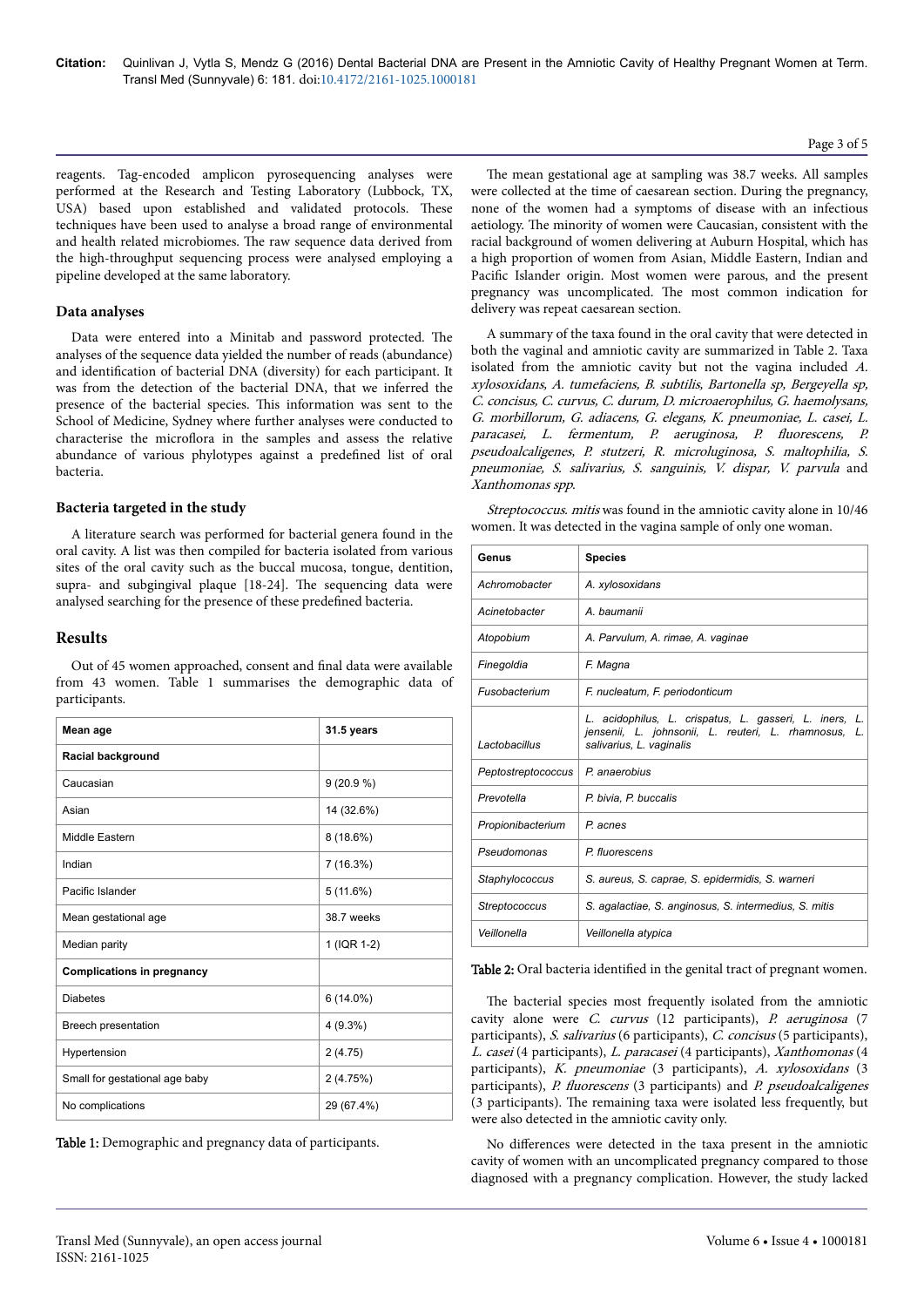power to identify if specific subtypes of pregnancy complications might be associated with changes in taxa.

# **Discussion**

Our first novel finding is that utilising culture independent techniques we have identified that the intra-amniotic space is colonised by many bacteria previously identified as dental pathogens. The oral cavity is a large reservoir for microorganisms comprising of over 700 bacterial species [18]. It appears the intra-amniotic space is also colonised by many bacterial species.

Our second key finding was that many, but not all, bacteria identified from the intra-amniotic space were detected in the vagina. This supports an argument for multiple methods of transmission between dental and intra-amniotic sites, specifically both ascending and via haematogenous routes.

The biological plausibility for oral microorganisms reaching the intra-amniotic space through a haematogenous pathway has been described in the literature. Wu et al described the human gingiva as an oestrogen dependent tissue, postulating that the rise in sex hormones in pregnancy plays a role in altering the topography and permeability of the gingival tissues [25]. Нis change can lead to an increased risk for bacterial spread from organisms routinely implicated in periodontal disease and translocation to the intrauterine space [16].

The Oral Conditions and Pregnancy (OCAP, 2004) study noted that the incidence of preterm birth was significantly higher in women with periodontal disease (28.6%) than those with a healthy periodontium (11.2%) [26]. Other studies have also reported an association between periodontal disease and risk of preterm birth and low birth weight [27, 28]. Clinical trials investigating maintenance of periodontal health in these women, suggest oral prophylaxis and periodontal treatment can lead to a 50% reduction in preterm births and a 57% reduction in preterm low birth weight [15].

The notion that oral bacteria have the potential for distant site infection is not new. Gendron et al. provided the earliest descriptions of the systemic significance of oral infections [19]. Along with major body systems such as the cardiac, respiratory, gastrointestinal and skeletal systems, spontaneous preterm birth resulting from amniotic fluid infection was one of the areas where the oral-systemic link was postulated [19]. Several studies have explored the oral-haematogenous route of infection and the concept that opportunistic infections from the oral cavity have a role in intra amniotic infection [16,17,19,26,28].

Microbial invasion of the amniotic cavity by oral bacteria can occur via the gastrointestinal tract, the vagina, and ascending into the uterus through the cervix. Detecting oral taxa in the intra-amniotic space that were also present in the vagina provides support for the ascending route of infection. Нis route is considered the most common route for female genital tract infection [6].

As outlined in Table 2, a number of oral bacteria were detected in the genital tract of pregnant women. Of these, 29 bacterial species were detected exclusively in the amniotic fluid, and not in the vagina. Campylobacter curvus was the most commonly identified oral bacteria detected in the amniotic fluid of 12/46 participants. Нe two Campylobacter spp. found only in the amniotic space are both opportunistic pathogens associated with gingivitis and periodontal disease, and also are emerging infections in the gastrointestinal tract [29].

Pseudomonas aeruginosa was isolated in amniotic cavity alone of 7/43 women. Нis species has been associated with periodontal disease in a previous study [30].

Lactobacillus species have been known to play a role in progression of dental caries, with high counts of certain Lactobacilli being associated with a higher caries risk [31]. L. casei was isolated in amniotic fluid but not vaginal samples in 4/43 of the pregnant women; the species has been associated with acid production in development of dental caries [24].

It has been established that oral-colonising bacteria could be present in the amniotic cavity of healthy pregnant women at term. Нe differences between vaginal and intra-amniotic bacterial populations suggest that some bacteria in the amniotic cavity may have originated from colonisation sites outside the female reproductive tract. Нe results for bacteria found in the intra-amniotic cavity but not the vagina of the same woman fulfil a criterion for evidence of haematogenous spread. Firm conclusions that the bacteria originated from the oral cavity cannot yet be drawn since some of these bacteria also can be found in other body sites [19], and haematogenous spread from those sites could also have taken place.

Despite these limitations, we have shown that a proportion of oral genera were not detected in the vagina of the participants, thus fulfilling one criterion necessary to support haematogenous spread of bacteria to the amniotic cavity. In future studies, the periodontal status of women undergoing an elective caesarean section could be assessed to investigate any correlations between their periodontal and genital microbial compositions Нis study investigated the presence of oral bacteria in the amniotic cavity of healthy pregnant women at term. It would be interesting to move forward and conduct similar studies in women at risk of preterm birth, with the utilization of culture independent techniques.

# **Acknowledgement**

We are grateful to Dr. Hadia Mukhtar, Ms Susie Nanayakkara and the Maternity Unit Team for organizing the participants and collection of samples at Auburn Hospital.

# **References**

- 1. [Gravett MG, Rubens CE \(2012\) A framework for strategic investments in](http://www.sciencedirect.com/science/article/pii/S0002937812009738) [research to reduce global burden of preterm birth. Am J Obstet Gynecol](http://www.sciencedirect.com/science/article/pii/S0002937812009738) [207: 368-373.](http://www.sciencedirect.com/science/article/pii/S0002937812009738)
- 2. [National Institute of Health \(2007\) Preterm birth: Causes, consequences,](http://www.ncbi.nlm.nih.gov/books/NBK11362/) [and prevention, Washington.](http://www.ncbi.nlm.nih.gov/books/NBK11362/)
- 3. [Goldenberg RL, Culhane JF, lams JD, Romero R \(2008\) Epidemiology and](http://www.sciencedirect.com/science/article/pii/S0140673608600744) [causes of preterm birth. Lancet 371: 75-84.](http://www.sciencedirect.com/science/article/pii/S0140673608600744)
- 4. [Markenson GR, Martin RK, Tillotson-Criss M, Foley KS, Stewart RS, et](http://www.sciencedirect.com/science/article/pii/S0002937897700930) al. (1997) Нe [use of polymerase chain reaction to detect bacteria in](http://www.sciencedirect.com/science/article/pii/S0002937897700930) amniotic fluid [in pregnancies complicated by preterm labour. Am J](http://www.sciencedirect.com/science/article/pii/S0002937897700930) [Obstet Gynecol 177: 1471-1477.](http://www.sciencedirect.com/science/article/pii/S0002937897700930)
- 5. [Seong HS, Lee SE, Kang JH, Romero R, Yoon BH \(2008\)](http://www.sciencedirect.com/science/article/pii/S0002937808006625) Нe frequency of [microbial invasion of the amniotic cavity and histologic chorioamnionitis](http://www.sciencedirect.com/science/article/pii/S0002937808006625) [in women at term with intact membranes in the presence or absence of](http://www.sciencedirect.com/science/article/pii/S0002937808006625) [labour. Am J Obstet Gynecol 199: 375e1-375e5.](http://www.sciencedirect.com/science/article/pii/S0002937808006625)
- 6. [DiGiulio DB \(2012\) Diversity of microbes in amniotic](http://www.sciencedirect.com/science/article/pii/S1744165X11001089) fluid. Semin Fetal [Neonatal Med 17: 2-11.](http://www.sciencedirect.com/science/article/pii/S1744165X11001089)
- 7. [Han YW, Shen T, Chung P, Buhimschi IA, Buhimschi CS \(2009\)](http://jcm.asm.org/content/47/1/38.short) [Uncultivated bacteria as etiologic agents of intra-amniotic](http://jcm.asm.org/content/47/1/38.short) inflammation [leading to preterm birth. J Clin Microbiol 47: 38-47.](http://jcm.asm.org/content/47/1/38.short)